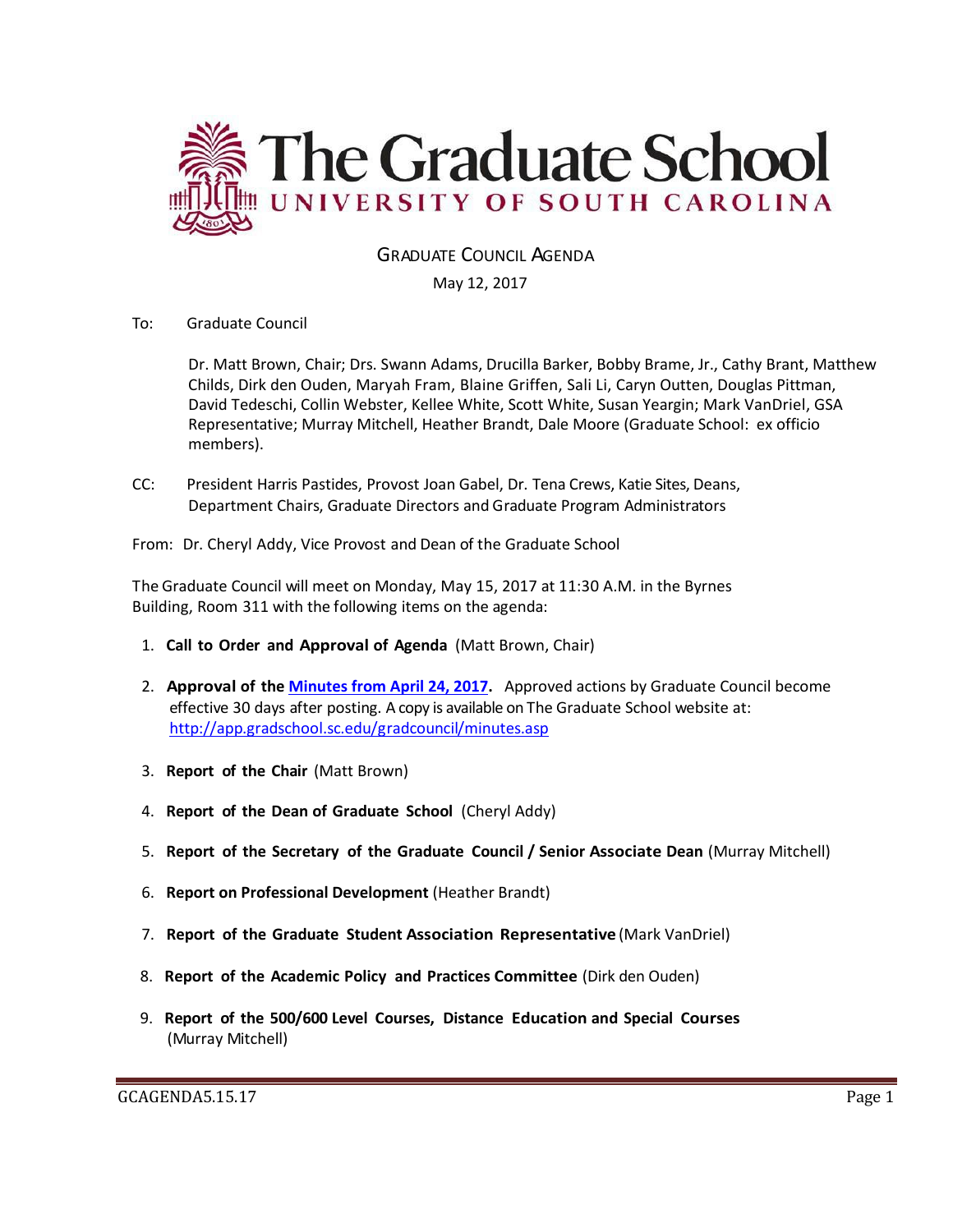A listing of 500/600 Level Courses is presented to Council for informational purposes only.

None at this time

## **Distance Delivery Proposals**

None at this time

### **Special Topics Course Proposals**

 **ARTS 529** (3) Move It: Intro to Kinetic Sculpture (Fall 2017)  **ARTS 725** (3) Move It: Projects in Kinetic Sculpture (Fall 2017)  **ARTS 825** (3) Move It: Advanced Projects in Kinetic Sculpture (Fall 2017)  **BADM 790** (1) Career Leadership Program (Summer 2017)  **CRJU 791** (3) Crime Measurement (Fall 2017)  **EDRM 878** (3) Principles and Applications of Educational Research (Fall 2017)  **ENHS 793** (6) Laboratory Analysis of Fungal Secondary Metabolites (Summer 2017)  **FAMS 511** (3) Surveillance (Fall 2017)  **Cross listed with ARTH 511 & MART 590 IBUS 790** (3) Social Networks and Global Leadership (Summer 2017)  **LING 805** (3) African American English (Fall 2017)  **LING 890** (3) Seminar in L2 Phonology (Fall 2017)  **PSYC 589** (3) Men & Masculinity (Fall 2017)  **SOWK 768** (3) Case Management (Summer 2017)  **SOWK 768** (3) Case Management (Fall 2017)  **SOWK 768** (3) Community Mental Health (Fall 2017)  **SOWK 768** (3) Crisis Intervention (Fall 2017)  **SOWK 768** (3) Grant Writing (Summer 2017)  **SOWK 768** (3) Grant Writing (Fall 2017)  **SOWK 768** (3) International Social Work (Summer 2017)  **SOWK 768** (3) International Social Work (Fall 2017)  **SOWK 768** (3) Professional Development – Bridge (Summer 2017)  **SOWK 768** (3) Psychodiagnostics (Summer 2017) (Letter of support from Dr. Lachance, School of Medicine)  **SOWK 768** (1) RCSD School Practicum (Fall 2017)  **SOWK 768** (3) Youth and Substance Use (Summer 2017)

# 10. **Associate Graduate Faculty Nominations** (Murray Mitchell)

| Name:    | Fred Greer, PhD            |
|----------|----------------------------|
| Program: | <b>Educational Studies</b> |
| Term:    | Summer 2017 – Summer 2023  |

### 11. **Fellowships and Scholarships Committee** (Scott White)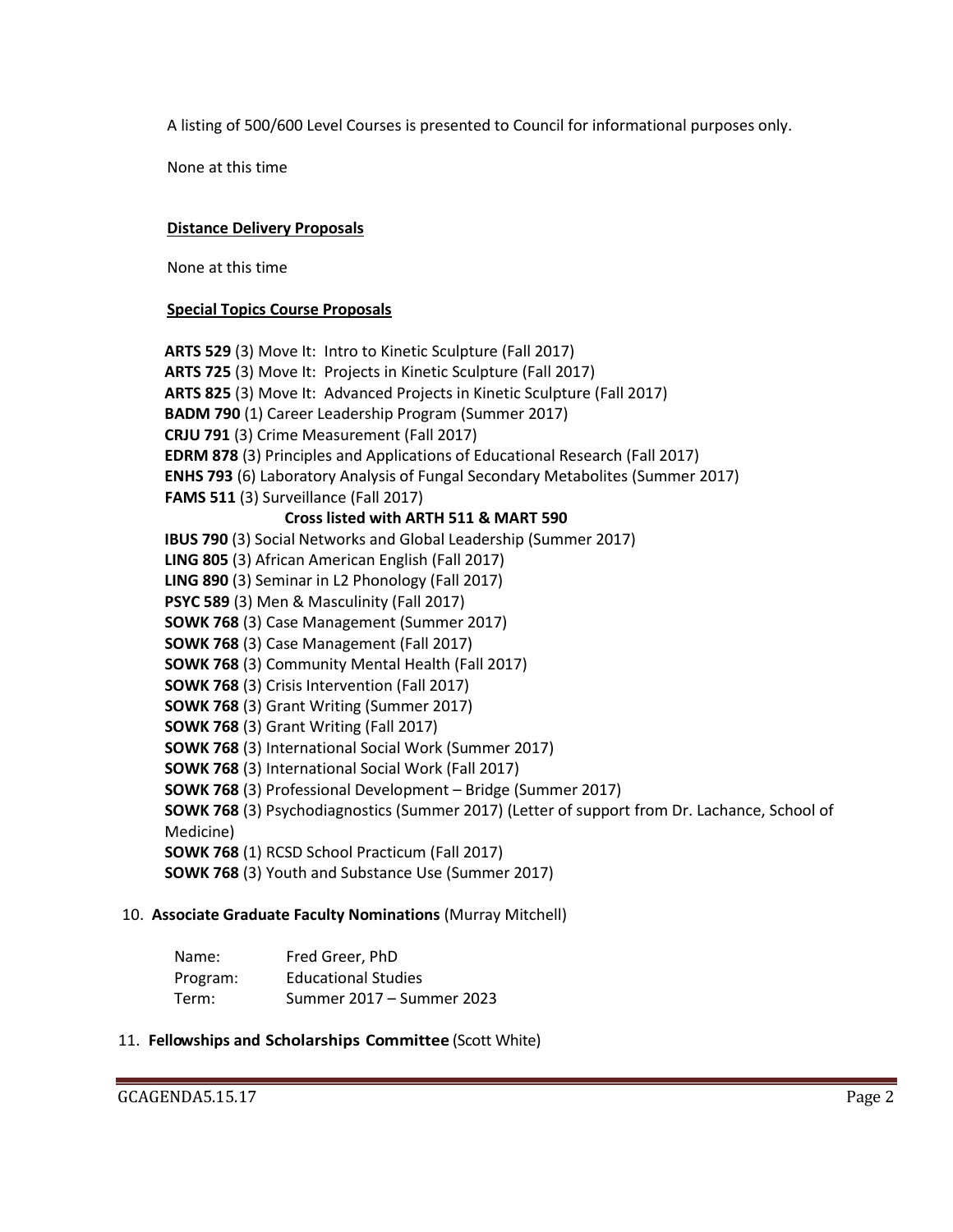### 12. **Report of Science, Math, and Related Professional Programs Committee** (David Tedeschi)

Below is a list of proposals reviewed by the Committee. Each curricular action can be viewed at this Public Agenda review site: <https://www.sc.edu/programproposal/gradagenda/?id=23>

At this Public Agenda link, the individual proposals are not live-linked, but agenda items are listed in alphabetical order. To view the full proposals, GC members and Committee Chairs still need to go to the Committee Review site, and filter for "Committees", then for the "Committee" called "Added to Grad Council agenda."

 **EMCH 753** (3) Chemical Thermodynamic Calculations and Modeling with Applications, Mechanical Engineering, NCP: Fall 2017

## 13. **Report of the Humanities, Social Sciences, Education, and Related Professional Programs Committee** (Drucilla Barker)

Below is a list of proposals reviewed by the Committee. Each curricular action can be viewed at this Public Agenda review sit[ehttps://www.sc.edu/programproposal/gradagenda/?id=23](https://www.sc.edu/programproposal/gradagenda/?id=23)

At this Public Agenda link, the individual proposals are not live-linked, but agenda items are listed in alphabetical order. To view the full proposals, GC members and Committee Chairs still need to go to the Committee Review site, and filter for "Committees", then for the "Committee" called "Added to Grad Council agenda."

- **BADM Major / Degree Program**, IMBA, Change Program: Fall 2018
- **CRJU 714** (3), Criminal Justice**,** Ethics in Criminal Justice, Arts and Sciences, Change to Existing Course: Fall 2018
- **ECON 760** (3), International Trade, Theory and Policy, Business, New Course Proposal: Summer 2017
- **FINA 750** (3), Finance for Human Resource Professionals, Business, New Course Proposal: Fall 2017
- **LING 742** (3), Analysis of Conversation, Linguistics, Change to Existing Course: Fall 2018
- **PSYC 746** (3) Delete an Existing Course, Psychology: Fall 2018
- **SOWK 701** (3), Professional Development Bridge, Social Work, New Course Proposal: Fall 2018
- **SOWK 703** (1)**,** Richland County Sheriff's Department School Practicum, Social Work, New Course Proposal: Fall 2018
- **SOWK 728** (3)**,** Social Work Case Management, Social Work, New Course Proposal: Summer 2017
- **SOWK 729** (3), Cognitive Behavioral Therapy, Social Work, Change to Existing Course: Fall 2018
- **SOWK 740** (3)**,** International Social Work and Social Justice, Social Work, New Course Proposal: Fall 2017
- **SOWK 751** (3), Youth and Substance Use, Social Work, New Course Proposal: Fall 2017